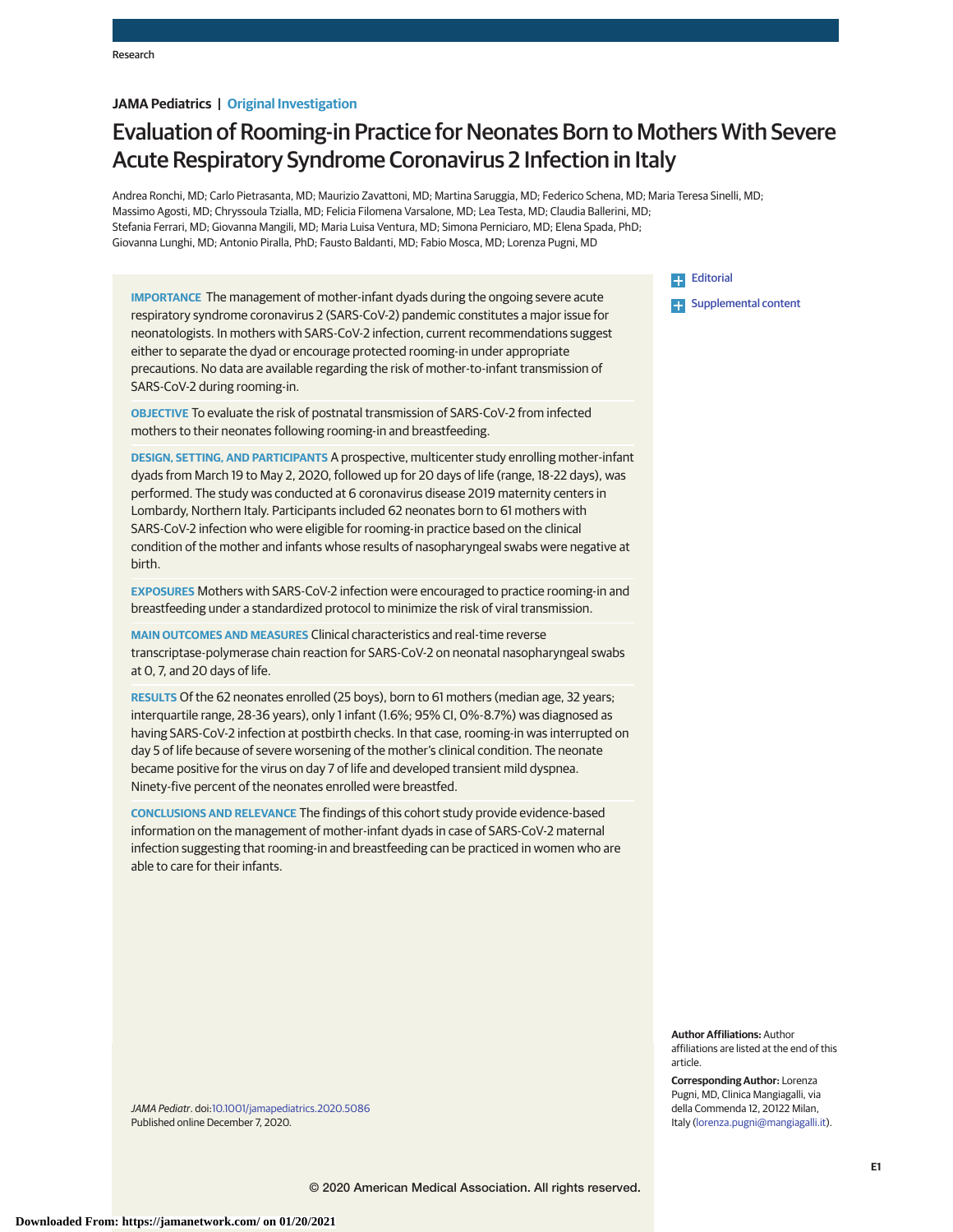$h$ e novel β-coronavirus named severe acute respiratory syndrome coronavirus 2 (SARS-CoV-2) has rapidly spread across the globe since the end of December 2019 andwas identified as the causative agent of coronavirus disease 2019 (COVID-19).<sup>1</sup> COVID-19 represents the third large-scale outbreak event caused by a coronavirus in less than 20 years, after the severe acute respiratory syndrome coronavirus epidemic in 2003 and the Middle East respiratory syndrome coronavirus epidemic in 2012.<sup>2</sup> On March 11, 2020, COVID-19 was officially declared a pandemic. Italy was one of the first countries involved in the pandemic after China, and the Lombardy region of Italy has been the most affected territory, with 95 173 cases and 16 760 deaths as of July 14, 2020.

A major issue for obstetricians and neonatologists during the SARS-CoV-2 pandemic has been the management of motherinfant pairs because, at the time of writing, neither preperinatal nor postnatal transmission from mother to child had been completely ruled out.<sup>3-11</sup> In the postnatal period, respiratory secretions and saliva constitute a major concern for the possible transmission of the virus from infected mothers to their infants, inasmuch as they represent the primary vehicles for human-to-human transmission of SARS-CoV-2.<sup>1</sup> However, currently available data do not resolve that issue.<sup>3,11-16</sup>

Based on this scarce evidence, scientific organizations and experts have drawn up recommendations and consensus statements on the management of mother-infant pairs in the postpartum period, with the statements partly different from each other. Some have pointed out the importance of rooming-in, even in the case of a mother who has confirmed SARS-CoV-2 infection, as long as appropriate droplet and contact precautions are taken.<sup>17-21</sup> Others, conversely, have not encouraged this practice. $22-24$  As for breastfeeding, most scientific organizations encourage it, and some of them highlight a putative higher safety of expressed breast milk until the mother is infectious.<sup>20,22,23</sup> Previous evidence with other respiratory viruses, such as influenza virus, has suggested that rooming-in and breastfeeding are safe and not associated with motherto-infant transmission, if appropriate precautions were taken.<sup>25</sup>

The purpose of this prospective, cohort multicenter study was to evaluate the safety of the rooming-in practice during the SARS-CoV-2 pandemic, that is, the risk of postnatal transmission of SARS-CoV-2 from infected mothers to their neonates following this practice, which is considered today the best to favor the establishment of the mother-child relationship.

# **Methods**

#### Study Population

This was a prospective, multicenter study conducted at 6 COVID-19 maternity centers, located in Lombardy, Northern Italy, between March 19 and May 2, 2020. The study protocol was approved by the Ethics Committee of the promoter center (Comitato Etico Milano Area B–Fondazione IRCCS Ca' Granda Ospedale Maggiore Policlinico Milano) and those of the participating centers. Written informed consent was obtained from the neonates' parents for inclusion in the study, and all procedures were in accordance with the Declaration of

**E2 JAMA Pediatrics** Published online December 7, 2020 **(Reprinted)** jamapediatrics.com

## **Key Points**

**Question** Are rooming-in and breastfeeding safe for neonates born to mothers infected with severe acute respiratory syndrome coronavirus 2 (SARS-CoV-2)?

**Findings** In this multicenter cohort study, 62 neonates born to 61 mothers with SARS-CoV-2 infection were roomed-in with appropriate precautions; no neonate tested positive for SARS-CoV-2 on nasopharyngeal swab at birth, and 95% of them were breastfed. All neonates were followed up until age 3 weeks; only 1 neonate was diagnosed as having SARS-CoV-2 infection during follow-up.

**Meaning** The findings of this study suggest that mother-to-infant transmission of SARS-CoV-2 during rooming-in practice is rare, provided that adequate droplet and contact precautions are taken.

Helsinki.<sup>26</sup> This study followed the Strengthening the Reporting of Observational Studies in Epidemiology (STROBE) reporting guideline for cohort studies.<sup>27</sup>

All inborn neonates, both term and late preterm, born to mothers infected with SARS-CoV-2 and eligible for the rooming-in practice based on clinical conditions of both the mother and child, were consecutively enrolled in the study. Exclusion criteria were a neonatal nasopharyngeal swab positive for SARS-CoV-2 by means of polymerase chain reaction (PCR) testing on day 1 of life or lack of parental consent. None of the patients or data described herein have been reported previously in any publication.

Term neonates were defined as those born at a gestational age (GA) between 37 and 42 weeks; late preterm neonates were defined as those born at a GA between 34 and 37 weeks. Mothers were defined as infected with SARS-CoV-2 when they tested positive for the virus by PCR on a nasopharyngeal swab performed between 14 days before delivery and the first days after childbirth before hospital discharge. Mothers undergoing a diagnostic assessment at the time of delivery were termed as persons under investigation pending the result, according to the Centers for Disease Control and Prevention definition.28Mothers were considered eligible for the rooming-in practice under the following conditions: no need for respiratory support or supplemental oxygen, temperature less than 38 °C, vital signs within the reference ranges, and ability to take care of the baby. Neonates were considered eligible for rooming-in when they were well-appearing, with a GA greater than or equal to 34 weeks and a birth weight greater than or equal to 2000 g, a physical examination within normal limits, vital signs within the reference ranges, and skilled in feeding.

### Study Design

Until March 31, only women with symptoms suggestive for SARS-CoV-2 infection in the 2 weeks before delivery or with referred close contact with a probable or confirmed case of COVID-19 within the same time frame were investigated. As of April 1, all women in labor were tested for SARS-CoV-2 based on a regional ordinance. In the delivery room, women and neonates were assisted by a multidisciplinary team donning personal protective equipment: gown, double gloves, N95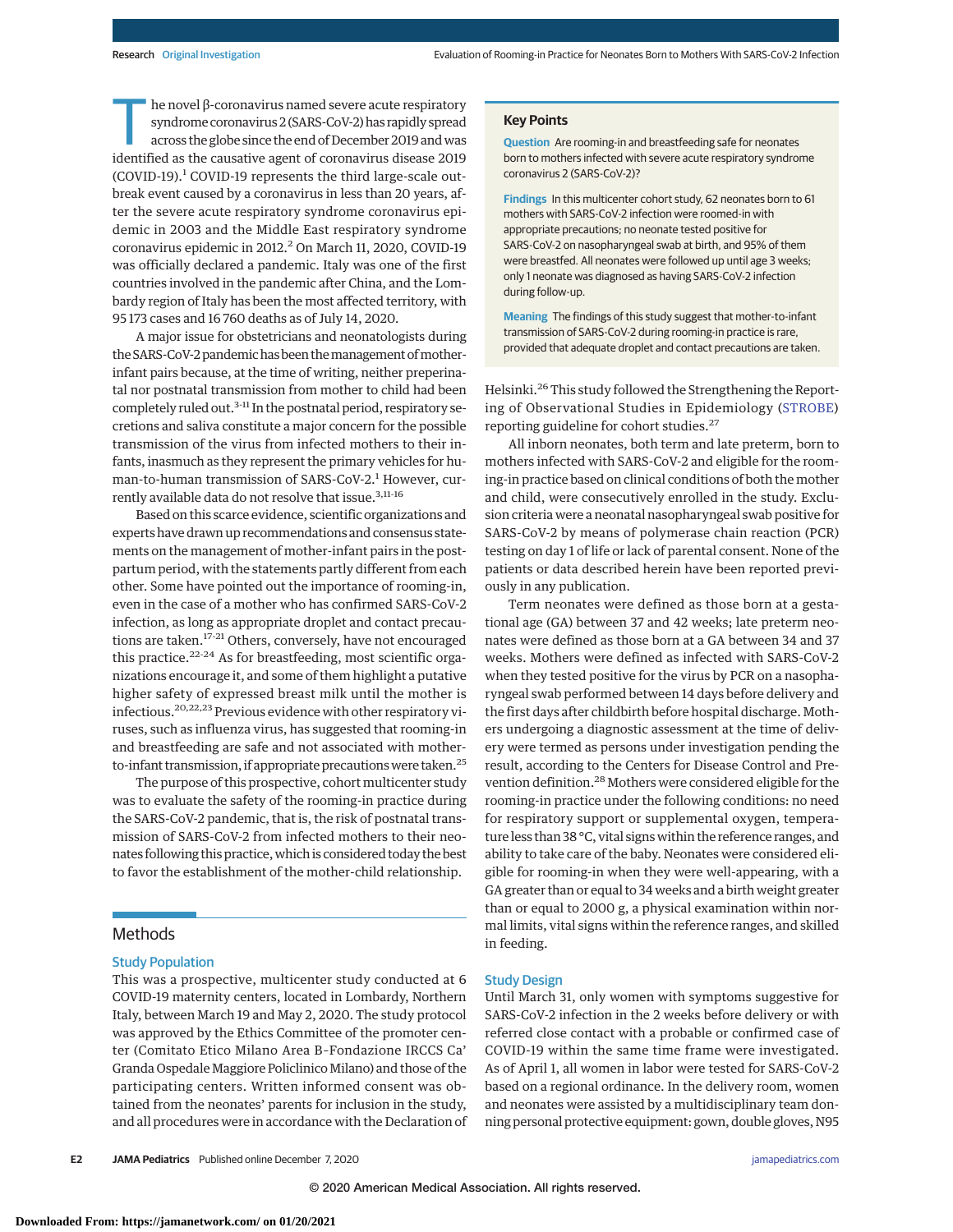respiratory mask with eye protection, and either face shield or goggles.

When mother-infant pairs were eligible for rooming-in, mothers were encouraged to practice protected rooming-in, defined as rooming-in preceded by an educational program, and breastfeeding. Mothers and infants were admitted to dedicated COVID-19 areas. Based on the Italian Society of Neonatology ad interim indications,<sup>17</sup> a formal document regarding protected rooming-in rules was provided to the mothers, especially concerning handwashing, surgical facemask donned during breastfeeding or when providing care for the infant, and otherwise physical distancing (2 m) from the infant (eAppendix 1 in the Supplement). Mothers did not wear gloves, gowns, or goggles. They could express breastmilk. For infants fed with expressed milk or formula milk, strict adherence to sterilization guidelines policies was recommended. Visits to the mother and infant, including paternal visits, were not permitted for the duration of their hospital stay.

Neonates were tested for SARS-CoV-2 by PCR on a nasopharyngeal swab collected within 24 hours after birth. They underwent a physical examination daily and mother-infant pairs received nurse and midwife care many times a day. Neonates who required temporary separation frommothers, either for maternal or neonatal reasons, were placed in dedicated rooms in the neonatal intensive care unit (NICU).

On day 7 of life, neonates underwent a second nasopharyngeal swab and were discharged from the hospital if they were in good clinical condition. Before discharge, mothers received written guidance to manage care for the child at home properly (eAppendix 2 in the Supplement). All neonates enrolled in the study received a check-up visit by a neonatologist at 20 days of life (12-16 days after discharge) in an outpatient follow-up clinic dedicated to SARS-CoV-2–positive patients and contacts. At the same time, a nasopharyngeal swab for SARS-CoV-2 PCR was performed in the infants.

#### Sample Preparation and Analysis

Respiratory samples from the upper respiratory tract were collected from neonates by means of a sterile, flexible flocked nylon swab (FLOQSwabs; Copan Italia S.p.A.) subsequently placed in 3 mL of universal transport medium (UTM viral transport; Copan Italia S.p.A.). Total nucleic acids (DNA/RNA) were extracted from 200 μL of universal transport medium using the QIAsymphony instrument with QIAsymphony DSP Virus/ Pathogen Midi Kit (Complex 400 protocol) according to the manufacturer's instructions (Qiagen). Specific real-time reverse transcriptase-PCR targeting RNA-dependent RNA polymerase and E genes were used to detect the presence of SARS-CoV-2 according to the World Health Organization guidelines<sup>29</sup> and Corman et al<sup>30</sup> protocol.

## Data Collection and Statistical Analysis

Data from mothers and neonates were prospectively collected using an electronic database. The following maternal variables were recorded: age at delivery, ethnicity, number of previous hospitalizations during pregnancy, morbidities during pregnancy aside from SARS-CoV-2 infection, twin pregnancy, mode of delivery, premature rupture of the membranes greater than or equal to 18 hours before birth, foulsmelling amniotic fluid, time of SARS-CoV-2 infection diagnosis, epidemiologic history of SARS-CoV-2 within 14 days of diagnosis, symptoms suggestive of SARS-CoV-2 infection, and death in the first 3 weeks of the postpartum period. The following symptoms were considered suggestive for maternal SARS-CoV-2 infection: malaise, fever, sore throat, rhinitis, conjunctival congestion, cough, dyspnea, chest pain, hemoptysis, headache, myalgia, diarrhea, nausea/vomiting, and anosmia/ageusia. Those symptoms were recorded at the time the infection was diagnosed and at the time of delivery, as well as daily throughout the length of the hospital stay.

Moreover, we recorded the following neonatal data: sex, GA, birth weight, twins, Apgar score at 1 and 5 minutes of life, need for resuscitation at birth (at least ventilation with mask), SARS-CoV-2 PCR results on nasopharyngeal swab according to the timing of the study, any symptoms that developed during hospitalization or at home until the last visit, type of feeding, length of stay, and death. A possible temporary separation of the neonate from the mother during hospital stay, either for maternal or neonatal reasons, was also recorded.

Data analysis was performed using SAS, version 9.4 (SAS Institute Inc). The categorical variables were summarized as frequencies (percentage), the continuous variables as mean (SD) or median (interquartile range) in accordance with their distribution. The birth weight, length, and head circumference were expressed in *z* scores, using growth charts for nonfirstborn infants as reference.<sup>31</sup>

## Results

During the study period, a total of 62 neonates (1 pair of twins, 25 boys) born to 61 mothers (median age, 32 years, interquartile range, 28-36 years) infected with SARS-CoV-2 and eligible for rooming-in were enrolled at the participating centers. None of the infants was excluded because of a positive nasopharyngeal swab for SARS-CoV-2 on day 1 of life.

Demographic and clinical characteristics of the mothers are provided in Table 1. Forty-six of the 61 women (75%) vaginally delivered. SARS-CoV-2 infection was diagnosed in 44 women (72%) before delivery, 14 women (23%) were persons under investigation at delivery, and 3 women (5%), including the woman with twins, were diagnosed between 2 and 5 days post partum because of the onset of symptoms suggestive for maternal SARS-CoV-2 infection. Overall, themedian time from delivery and diagnosis was −1 day (interquartile range, −3 to 0 days). Among SARS-CoV-2–positive women, 34 women (55%) were asymptomatic at diagnosis, and 43 women (70%) were asymptomatic at the time of delivery. The most frequent maternal symptoms are reported in Table 2. On day 5 post partum, while rooming-in and breastfeeding were ongoing, one mother had a serious worsening of her clinical condition from initial symptoms of isolated, mild cough to bilateral pneumonia and pulmonary embolism requiring intensive care unit admission and mechanical ventilation for 14 days. Rooming-in was interrupted and the neonatewas isolated in the NICU. None of the mothers died during the study period.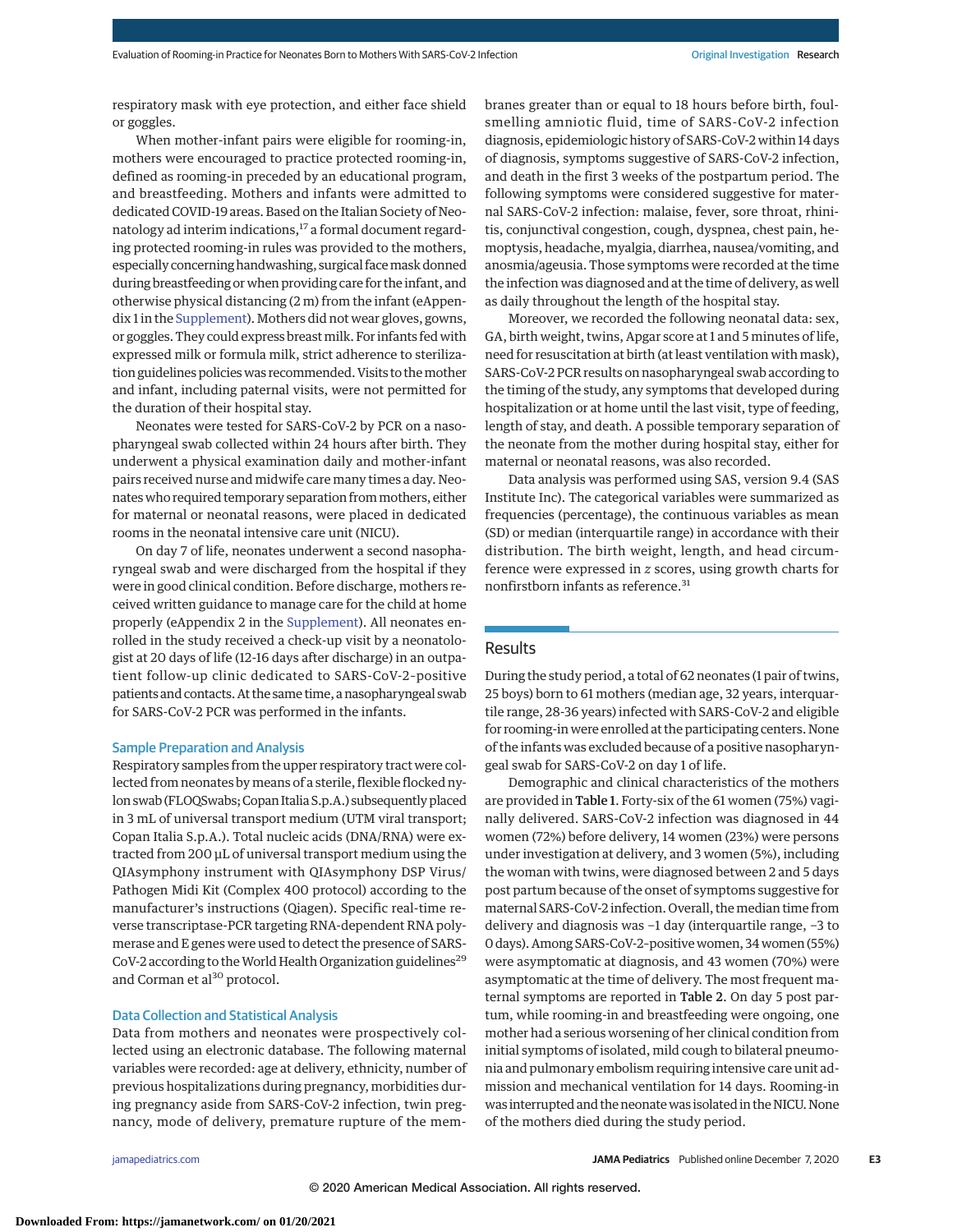| Characteristic                                                          | No. (%)           |
|-------------------------------------------------------------------------|-------------------|
| No. of mothers                                                          | 61                |
| Age, median (IQR), y                                                    | 32 (28-36)        |
| Ethnicity                                                               |                   |
| White                                                                   | 47(77)            |
| Hispanic                                                                | 7(11)             |
| <b>Black</b>                                                            | 5(8)              |
| Asian                                                                   | 2(3)              |
| Previous hospitalizations during pregnancy                              | 6(10)             |
| Morbidities during pregnancy (other than SARS-CoV-2 infection)          |                   |
| Placental disorders                                                     | 2(3)              |
| <b>Gestational diabetes</b>                                             | 2(3)              |
| Autoimmune diseases                                                     | 3(5)              |
| Twin pregnancy                                                          | 1(2)              |
| Mode of delivery                                                        |                   |
| Vaginal                                                                 | 46(75)            |
| Cesarean                                                                | 15(25)            |
| Rupture of the membranes ≥18 h                                          | 8(13)             |
| Foul-smelling amniotic fluid                                            | 1(2)              |
| Epidemiologic history for SARS-CoV-2 (within 14 d of diagnosis)         |                   |
| Close contact with a person with SARS-CoV-2 infection                   | 12(20)            |
| Recently traveled or stayed in a COVID-19 zone                          | 4(6)              |
| Unknown                                                                 | 45 (73)           |
| SARS-CoV-2 infection diagnosed before delivery (within 14 d)            | 44 (72)           |
| Person under investigation at delivery                                  | 14(23)            |
| SARS-CoV-2 infection diagnosed after delivery (within 5 d)              | 3(5)              |
| Time from delivery and diagnosis, median (IQR), d                       | $-1$ ( $-3$ to 0) |
| No. of symptoms at diagnosis                                            |                   |
| $\overline{0}$                                                          | 34(55)            |
| $\mathbf{1}$                                                            | 12(20)            |
| $\overline{2}$                                                          | 11(18)            |
| 3                                                                       | 3(5)              |
| $\overline{4}$                                                          | 1(2)              |
| No. of symptoms at delivery                                             |                   |
| $\Omega$                                                                | 43 (70)           |
| $\mathbf{1}$                                                            | 12(20)            |
| $\overline{2}$                                                          | 5(8)              |
| 3                                                                       | $\overline{0}$    |
| $\overline{4}$                                                          | 1(2)              |
| Worsening of SARS-CoV-2 infection-related symptoms during hospital stay | 1(2)              |
| Death within 3 wk post partum                                           | $\overline{0}$    |

Abbreviations: COVID-19, coronavirus disease 2019; IQR, interquartile range; SARS-CoV-2, severe acute respiratory syndrome coronavirus 2.

Of the 62 neonates enrolled in the study, 56 infants (90%) were born at term and 6 infants (10%) were late preterm. Characteristics of the neonates are summarized in Table 3. Median GA was 39 weeks (range, 35-41 weeks), mean (SD) birth weight was 3197 (404) g, 25 infants (40%) were male, and 37 infants (60%) were female. The Apgar score at 5 minutes was 10 (range, 8-10) and only 1 neonate needed resuscitation at birth (ventilation with mask) in the delivery room. Most infants (59 of 62 [95%]) received breast milk. Of these, 45 infants (76%) were exclusively breastfed, 1 infant (2%) was breastfed and simultaneously received expressed breast milk, and 13 infants (22%) were breastfed and received formula milk.

Among 62 neonates, only 1 infant (1.6%; 95% CI, 0%- 8.7%) was diagnosed as having SARS-CoV-2 infection before discharge. She was the daughter of the woman requiring intensive care, born at 36 weeks' GA with a birth weight of 2500 g. On day 5 of life, the infant was admitted to the NICU after rooming-in was stopped. Her nasopharyngeal swab test was positive on day 7 of life, and she developed mild dyspnea, which resolved spontaneously within a few days. The infant was discharged at home with her father on day 18 of life, still positive for SARS-CoV-2. The nasopharyngeal swab test was negative at the 30th day follow-up visit. Of the remaining 61 neonates, none tested positive for SARS-CoV-2 on nasopha-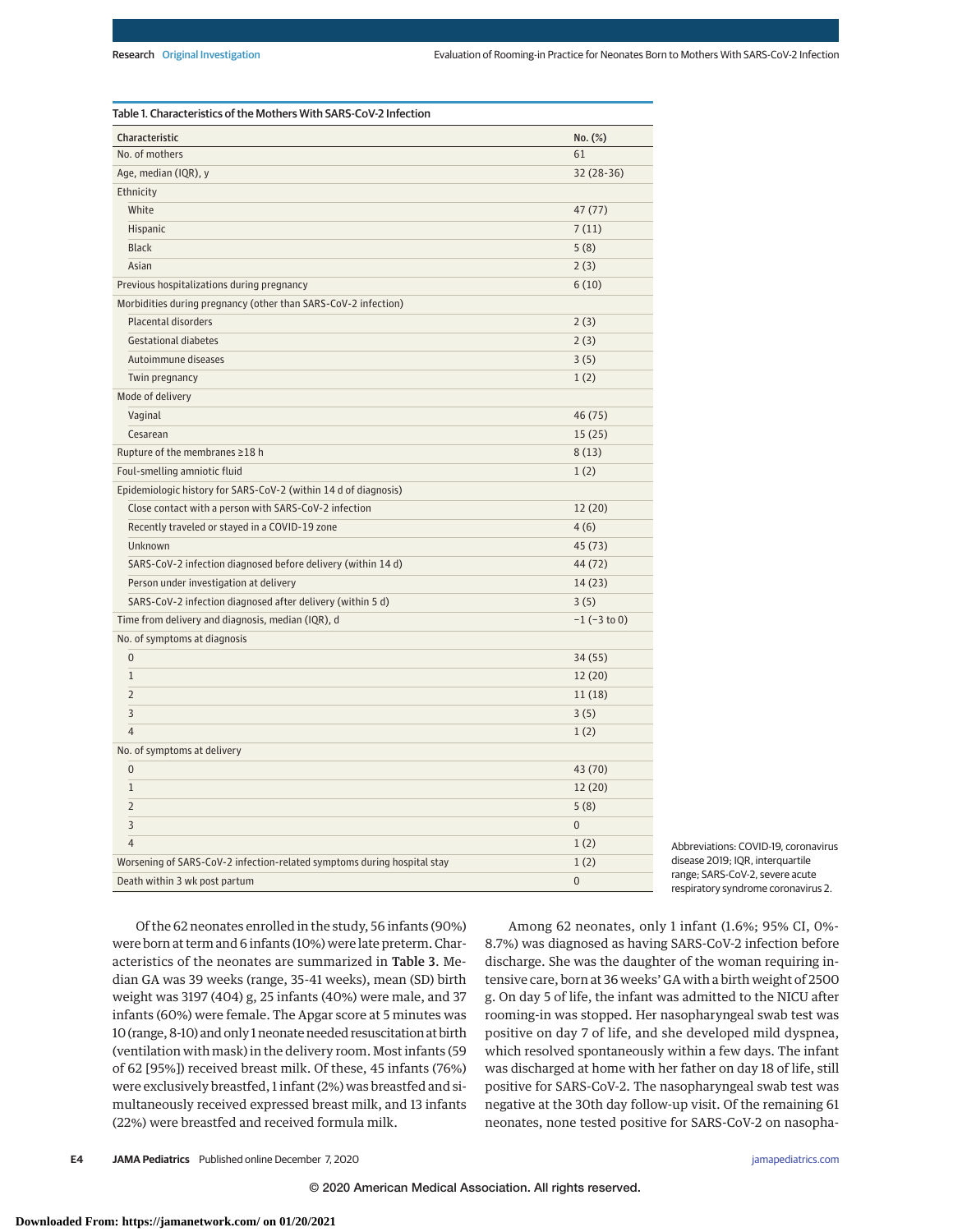## Table 2. Severe Acute Respiratory Syndrome Coronavirus 2–Infected Mothers' Symptoms

|                 | No. (%)      |                         |
|-----------------|--------------|-------------------------|
| Symptom         | At diagnosis | At the time of delivery |
| Malaise         | 4(6)         | 1(2)                    |
| Fever           | 8(13)        | 2(3)                    |
| Sore throat     | 2(3)         | 2(3)                    |
| Rhinitis        | 6(10)        | 4(6)                    |
| Cough           | 11(18)       | 7(11)                   |
| Dyspnea         | 4(6)         | 4(6)                    |
| Myalgia         | 3(5)         | 1(2)                    |
| Diarrhea        | 1(2)         | 1(2)                    |
| Nausea/vomiting | 1(2)         | $\mathbf{0}$            |
| Anosmia/ageusia | 7(11)        | 4(6)                    |

Table 3. Characteristics of the Neonates Born to SARS-CoV-2–Infected Mothers

| Characteristic                                | No. (%)        |
|-----------------------------------------------|----------------|
| No. of neonates                               | 62             |
| <b>Boys</b>                                   | 25(40)         |
| Gestational age, median (range), wk           | 39 (35-41)     |
| Preterm birth                                 | 6(10)          |
| Birth weight, mean (SD), g                    | 3197 (404)     |
| Birth weight, mean (SD), z score <sup>a</sup> | $-0.13(0.86)$  |
| Small for gestational age <sup>a</sup>        | 6(10)          |
| Large for gestational age <sup>a</sup>        | 5(8)           |
| Apgar score, median (range), points           |                |
| At 1 min                                      | $9(4-10)$      |
| At 5 min                                      | $10(8-10)$     |
| Resuscitation at birth <sup>b</sup>           | 1(2)           |
| SARS-CoV-2 positivity                         |                |
| At birth                                      | $\mathbf{0}$   |
| At 7 (5-9) d of life                          | 1(2)           |
| At 20 (18-22) d of life                       | 1(2)           |
| SARS-CoV-2-related symptoms                   |                |
| During hospital stay                          | 1(2)           |
| During follow-up                              | $\mathbf{0}$   |
| Type of feeding                               |                |
| <b>Exclusive breastfeeding</b>                | 45 (73)        |
| Breastfeeding and expressed breast milk       | 1(2)           |
| Breastfeeding and formula milk                | 13(21)         |
| Exclusive formula milk                        | 3(5)           |
| Length of stay, median (IQR), d               | $5(4-6)$       |
| Death within 3 wk after birth                 | $\overline{0}$ |

Abbreviations: IQR, interquartile range; SARS-CoV-2, severe acute respiratory syndrome coronavirus 2. <sup>a</sup> Determined using growth charts for not firstborn.<sup>31</sup>

**b** At least ventilation with mask.

ryngeal swab before discharge or at the follow-up visit (Table 3). All of the infants remained in good clinical condition during the study period.

As reported in Table 4, protected rooming-in was exclusive in 51 enrolled neonates (82%). A short (except for the neonate described in the previous paragraph), temporary separation from the mother with isolation in NICU was needed in 7 neonates (11%): for maternal reasons in 1 case (mother admitted to the intensive care unit) and for neonatal reasons in 6 cases (mild fetal distress, feeding difficulty, and hyperbilirubinemia). Only 4 neonates (6%) had initially unprotected

rooming-in, as the mothers underwent nasopharyngeal swab after childbirth.

# **Discussion**

In this prospective, multicenter study, we evaluated the safety of rooming-in practice in a cohort of neonates born to SARS-CoV-2–infected mothers. Based on our results, the risk of mother-to-infant transmission of SARS-CoV-2 during rooming-in seems to be unlikely, provided that infected mothers are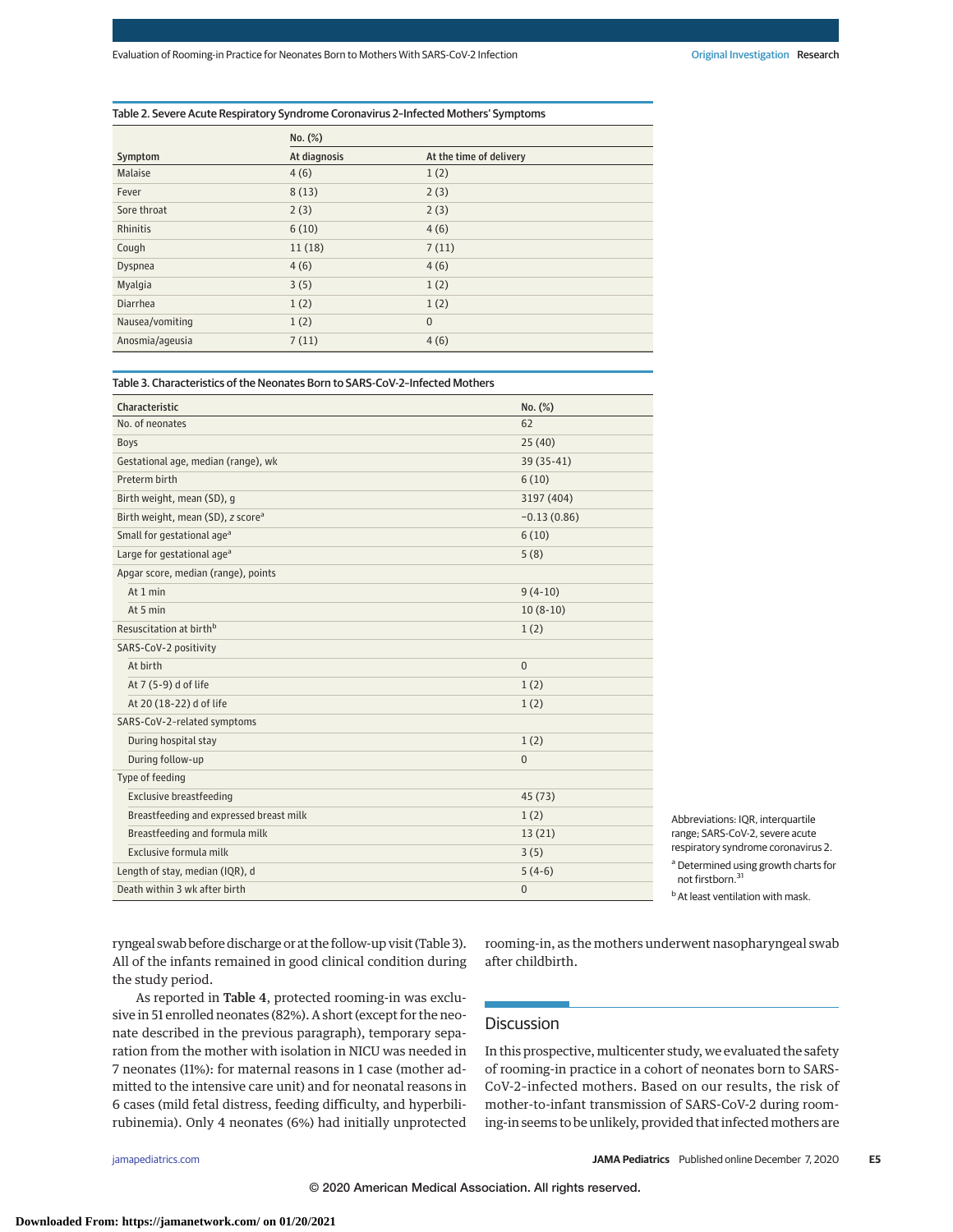| Table 4. Rooming-in Practice of 62 Mother-Infant Pairs       |          |
|--------------------------------------------------------------|----------|
| Type of rooming-in                                           | No. (%)  |
| Protected rooming-in exclusively <sup>a</sup>                | 51 (82)  |
| Initially unprotected rooming-inb                            | 4(7)     |
| Day of life starting at protected rooming-in, median (range) | $4(2-5)$ |
| Initially temporary separation (<24 h) from the mother       |          |
| Mild fetal distress                                          | 3(5)     |
| Feeding difficulty                                           | 2(3)     |
| Protected rooming-in from birth, then separation             |          |
| NICU admission for maternal reasons                          | 1(2)     |
| NICU admission for neonatal reasons                          | 1(2)     |

Abbreviation: NICU, neonatal intensive care unit.

a Handwashing before caring for the baby, surgical mask, baby's bed 2 m away from the mother.

**b** Mother examined for severe acute respiratory syndrome coronavirus 2 after delivery.

not severely affected by COVID-19 and are educated to observe droplet and contact precautions when taking care of or breastfeeding their infants.

To promote and support breastfeeding, the World Health Organization and the United Nations International Children's Emergency Fund developed the Baby-Friendly Hospital Initiative, in which they stated that rooming-in facilitates the establishment of breastfeeding and improves the health of mother and child.17,32 Baby-friendly hospital initiative guidelines are currently being implemented worldwide, but, in the context of the ongoing COVID-19 pandemic, the optimal management of mother-infant pairs is yet to be determined.

To date, most authors have focused their attention on preperinatal transmission of SARS-CoV-2.5,14,15,33 Theoretically, SARS-CoV-2 may be transmitted to the fetus in utero through the placenta or during delivery through vaginal secretions. At least 6 neonates have been reported as having positive SARS-CoV-2 test results in the first 3 days of life, but a definitive diagnosis of vertical transmission was hindered primarily by the lag between birth and testing time or a negative result on retesting soon after birth.

To our knowledge, the postnatal mother-to-infant transmission of SARS-CoV-2 has not been investigated yet, and no evidence supports the hypothesis that rooming-in and breastfeeding are risk factors for postnatal transmission of SARS-CoV-2 from infected women to their infants through droplets and direct contact. As precautionary measures, some scientific organizations have not encouraged rooming-in and breastfeeding in SARS-CoV-2–infected mothers, based on the assumption that mother-neonate separation and avoiding breastfeeding would minimize the risk of postnatal infant infection from maternal respiratory secretions.<sup>22-24</sup> Nonetheless, this approach interferes with the mother-child relationship, as well as with the promotion of breastfeeding.<sup>32</sup> Conversely, but also without evidence-based data,many other scientific organizations have encouraged rooming-in and breastfeeding even if mothers are infected with SARS-CoV-2, provided appropriate precautions to prevent its transmission through respiratory secretions are used.17-20

Given the lack of evidence about that issue, we planned this prospective, multicenter study investigating neonates born to SARS-CoV-2–infected mothers who were suitable for rooming-in. All participating mothers were asymptomatic or had mild symptoms at delivery, and their clinical conditions did not contraindicate rooming-in or breastfeeding. Furthermore, most of the mothers did not develop symptoms during rooming-in or symptoms already present at delivery did not worsen. This finding is in agreement with previous larger cohorts of SARS-CoV-2-infected pregnant women,<sup>34</sup> and does not suggest a high probability of severe maternal COVID-19 in the peripartum or postpartum period.

To investigate the risk of mother-to-infant SARS-CoV-2 transmission during rooming-in and breastfeeding, we followed up the neonates until 3 weeks of life, testing them with nasopharyngeal swabs at birth, before discharge, and 2 weeks later. The current estimate of the mean incubation period for SARS-CoV-2 is 6.4 days, ranging from 2.1 to 11.1 days, supporting the current Centers for Disease Control and Prevention guidance that recommends 14 days of quarantine after the onset of symptoms or close contact with a SARS-CoV-2–infected person.35,36 In light of these dynamics, we decided to obtain a nasopharyngeal swab at 20 days of life (14 days after discharge) to rule out a SARS-CoV-2 infection that may not have been identified before hospital discharge. Because none of the nasopharyngeal swab results were positive for SARS-CoV-2 at 20 days after birth and no symptoms suggestive of SARS-CoV-2 infection appeared, we ascertained that rooming-in and breastfeeding using droplet and contact precautions in our cohort were safe practices for neonates born to mothers with SARS-CoV-2 infection. In particular, we believe that education of mothers about droplet and contact precautions and hand hygiene practices, as well as a constantly rigorous application of recommendations, were fundamental to minimize the risk of mother-to-infant transmission of the virus. Because 73% of the neonates were exclusively breastfed, we also hypothesize that breast milk may have played a protective role, either through transmission of specific IgA or indirectly through its immunologic properties, as demonstrated for other respiratory viral infections.<sup>37</sup>

However, we recorded a single episode of SARS-CoV-2 mother-to-infant transmission during rooming-in and breastfeeding. In this case, the maternal health status mutated in a few hours on day 5 after delivery from a mild disease (the mother initially reported isolated, mild cough) to a condition of severe respiratory distress, ultimately requiring ICU admission and mechanical ventilation. In adults affected by SARS-CoV-2 infection, both the severity of symptoms at presentation and the probability of disease progression correlate with viral load in the lower respiratory tract.<sup>38,39</sup> No comparable, robust data are currently available for pediatric patients.<sup>40</sup> We could not measure viral load in our population of infected women and neonates, but it is conceivable that this unique case of mother-to-infant transmission was favored by a high maternal viral load in respiratory secretions that overcame the protection provided by the use of personal protective equipment and rigorous hygiene procedures. The neonate affected by postnatal transmission of SARS-CoV-2 was admitted to the NICU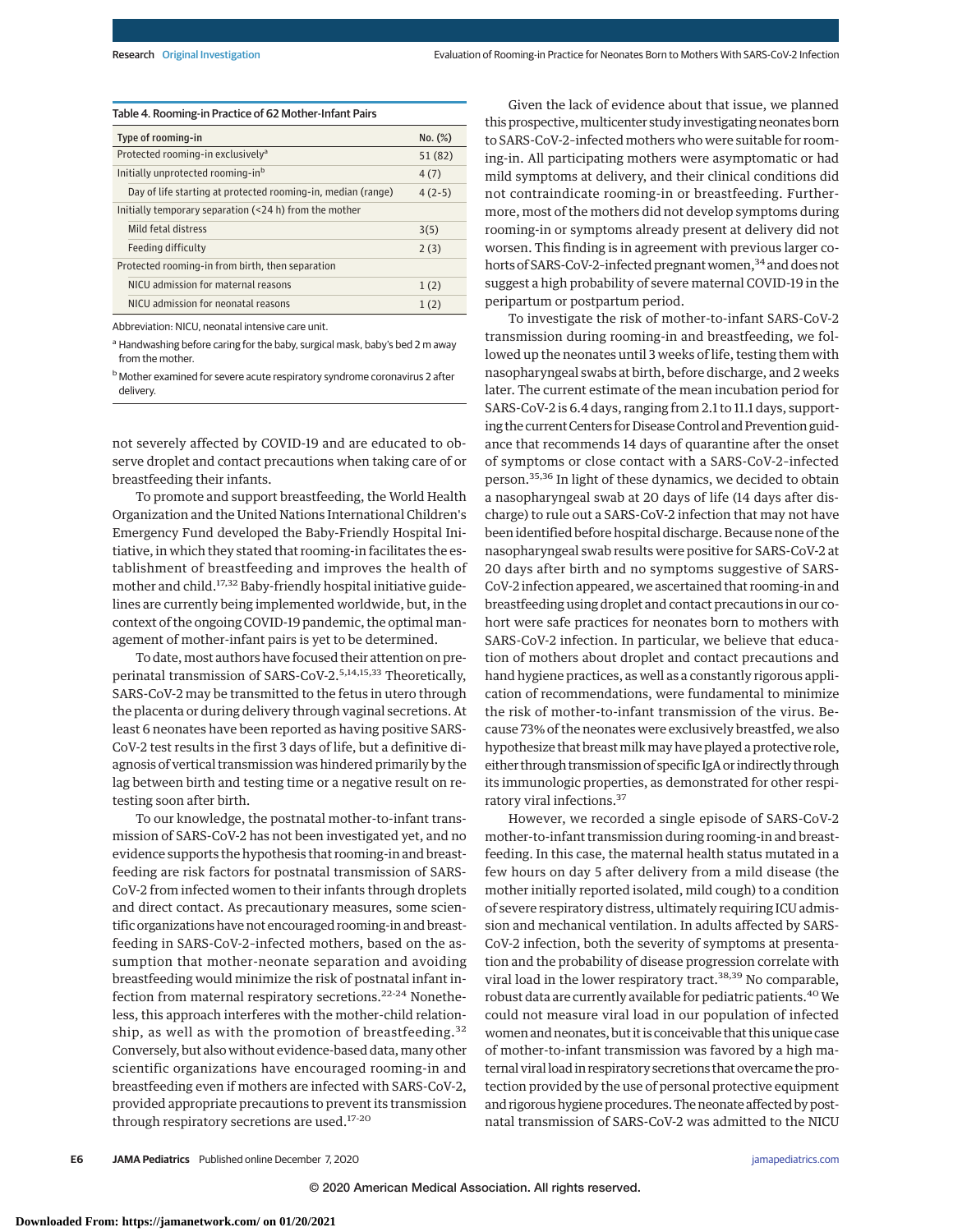with mild dyspnea that resolved spontaneously in a few days, which is consistent with other reports of mild to moderate disease in the immediate postnatal period, especially in the absence of prematurity or other comorbidities.<sup>3,11,14</sup>

## Strengths and Limitations

The main strength of our study is the number of neonates born to SARS-CoV-2-infected mothers enrolled, which, to our knowledge, represents the largest cohort reported to date. Furthermore, the prospective, multicenter study design and the application of rigorous methods contributed to the robustness of results.

Our study presents some limitations. The sample size was relatively small, and a proper control group was lacking, limiting the generalizability of our findings. We were not able to quantify the viral load in any specimen or the magnitude of maternal or neonatal antibody response. Thus, we could not perform a more detailed correlation analysis. Moreover, the direct contribution of breast milk as a pos-

#### **ARTICLE INFORMATION**

**Accepted for Publication:** July 15, 2020. **Published Online:** December 7, 2020. doi:10.1001/jamapediatrics.2020.5086

**Author Affiliations:** Fondazione IRCCS Ca' Granda Ospedale Maggiore Policlinico, Neonatology and NICU, Milan, Italy (Ronchi, Pietrasanta, Schena, Testa, Ballerini, Spada, Mosca, Pugni); University of Milan, Department of Clinical Sciences and Community Health, Milan, Italy (Pietrasanta, Mosca); Fondazione IRCCS Policlinico San Matteo, Microbiology and Virology Department, Molecular Virology Unit, Pavia, Italy (Zavattoni, Piralla, Baldanti); ASST Papa Giovanni XXIII, Neonatology and NICU, Bergamo, Italy (Saruggia, Ferrari, Mangili); Fondazione MBBM, S. Gerardo Hospital, Neonatology and NICU, Monza, Italy (Sinelli, Ventura); Del Ponte Hospital, Neonatology and NICU, Varese, Italy (Agosti, Perniciaro); University of Insubria, Department of Pediatrics, Varese, Italy (Agosti); Fondazione IRCCS Policlinico San Matteo, Neonatology and NICU, Pavia, Italy (Tzialla); Bolognini Hospital, Neonatology and NICU, Seriate, Italy (Varsalone); Fondazione IRCCS Ca' Granda Ospedale Maggiore Policlinico, Microbiology and Virology Unit, Milan, Italy (Lunghi); University of Pavia. Department of Clinical, Surgical, Diagnostic and Pediatric Sciences, Pavia, Italy (Baldanti).

**Author Contributions:** Dr Pugni had full access to all of the data in the study and takes responsibility for the integrity of the data and the accuracy of the data analysis. Drs Ronchi and Pietrasanta contributed equally as co–first authors. Concept and design: Ronchi, Pietrasanta, Mosca, Pugni.

Acquisition, analysis, or interpretation of data: All authors.

Drafting of the manuscript: Ronchi, Pietrasanta, Pugni.

Critical revision of the manuscript for important intellectual content: All authors.

Statistical analysis: Spada. Administrative, technical, or material support:

Zavattoni, Schena.

Supervision: Baldanti, Mosca, Pugni.

**Conflict of Interest Disclosures:** None reported.

#### **REFERENCES**

**1**. Schwartz DA. An analysis of 38 pregnant women with COVID-19, their newborn infants, and maternal-fetal transmission of SARS-CoV-2: maternal coronavirus infections and pregnancy outcomes. Arch Pathol Lab Med. 2020. doi:10. 5858/arpa.2020-0901-SA

**2**. Schwartz DA, Graham AL. Potential maternal and infant outcomes from (Wuhan) coronavirus 2019-nCoV infecting pregnant women: lessons from SARS, MERS, and other human coronavirus infections. Viruses. 2020;12(2):E194. doi:10.3390/ v12020194

**3**. Chen H, Guo J, Wang C, et al. Clinical characteristics and intrauterine vertical transmission potential of COVID-19 infection in nine pregnant women: a retrospective review of medical records. Lancet. 2020;395(10226):809-815. doi: 10.1016/S0140-6736(20)30360-3

**4**. Rasmussen SA, Smulian JC, Lednicky JA, Wen TS, Jamieson DJ. Coronavirus disease 2019 (COVID-19) and pregnancy: what obstetricians need to know. Am J Obstet Gynecol. 2020;222(5):415-426. doi:10.1016/j.ajog.2020.02.017

**5**. Alzamora MC, Paredes T, Caceres D, Webb CM, Valdez LM, La Rosa M. Severe COVID-19 during pregnancy and possible vertical transmission. Am J Perinatol. 2020;37(8):861-865. doi:10.1055/s-0040-1710050

**6**. Liu D, Li L, Wu X, et al. Pregnancy and perinatal outcomes of women with coronavirus disease (COVID-19) pneumonia: a preliminary analysis. AJR Am J Roentgenol. 2020;215(1):127-132. doi:10.2214/ AJR.20.23072

**7**. Liu W, Wang J, Li W, Zhou Z, Liu S, Rong Z. Clinical characteristics of 19 neonates born to mothers with COVID-19. Front Med. 2020;14(2):193- 198. doi:10.1007/s11684-020-0772-y

**8**. Mimouni F, Lakshminrusimha S, Pearlman SA, Raju T, Gallagher PG, Mendlovic J. Perinatal aspects on the COVID-19 pandemic: a practical resource for perinatal-neonatal specialists. J Perinatol. 2020; 40(5):820-826. doi:10.1038/s41372-020-0665-6

sible vehicle for virus, but also for protective antibodies transmission, was not assessed.

# **Conclusions**

In this cohort study of neonates born to mothers with SARS-CoV-2 infection in 6 maternity centers in Lombardy, Italy, mother-to-infant transmission of SARS-CoV-2 during protected rooming-in practice was rare, and no case was recorded when mothers remained asymptomatic or experienced mild disease. We believe that SARS-CoV-2– infected mothers in good clinical condition and willing to take care of their babies should be encouraged to practice rooming-in and breastfeeding after being carefully instructed about the appropriate droplet and contact precautions. This report provides new, evidence-based data on the management of mother-infant pairs in SARS-CoV-2 maternal infection.

> **9**. Parazzini F, Bortolus R, Mauri PA, Favilli A, Gerli S, Ferrazzi E. Delivery in pregnant women infected with SARS-CoV-2: a fast review. Int J Gynaecol Obstet. 2020;150(1):41-46. doi:10.1002/ijgo.13166

**10**. Yang Z, Liu Y. Vertical transmission of severe acute respiratory syndrome coronavirus 2: a systematic review. Am J Perinatol. 2020;37(10): 1055-1060. doi:10.1055/s-0040-1712161

**11**. Zhu H, Wang L, Fang C, et al. Clinical analysis of 10 neonates born to mothers with 2019-nCoV pneumonia. Transl Pediatr. 2020;9(1):51-60. doi:10. 21037/tp.2020.02.06

**12**. Liu W, Wang Q, Zhang Q, et al Coronavirus disease 2019 (COVID-19) during pregnancy: a case series. Preprints 2020:020373. Published February 25, 2020. Accessed May 25, 2020. https://www. preprints.org/manuscript/202002.0373/v1

**13**. Wang X, Zhou Z, Zhang J, Zhu F, Tang Y, Shen X. A case of 2019 novel coronavirus in a pregnant woman with preterm delivery. Clin Infect Dis. 2020; 71(15):844-846. doi:10.1093/cid/ciaa200

**14**. Wang S, Guo L, Chen L, et al. A case report of neonatal 2019 coronavirus disease in China. Clin Infect Dis. 2020;71(15):853-857. doi:10.1093/ cid/ciaa225

**15**. Zeng L, Xia S, Yuan W, et al. Neonatal early-onset infection with SARS-CoV-2 in 33 neonates born to mothers with COVID-19 in Wuhan, China.JAMA Pediatr. 2020;174(7):722-725. doi:10. 1001/jamapediatrics.2020.0878

**16**. Fan C, Lei D, Fang C, et al. Perinatal transmission of COVID-19 associated SARS-CoV-2: should we worry? Clin Infect Dis. 2020;ciaa226. doi:10.1093/ cid/ciaa226

**17**. Davanzo R, Moro G, Sandri F, Agosti M, Moretti C, Mosca F. Breastfeeding and coronavirus disease-2019: ad interim indications of the Italian Society of Neonatology endorsed by the Union of European Neonatal & Perinatal Societies. Matern Child Nutr. 2020;16(3):e13010. doi:10.1111/mcn.13010

**18**. Covid-19 and pregnancy. BMJ. 2020;369:m1672.

**19**. World Health Organization. Home care for patients with COVID-19 presenting with mild symptoms and management of their contacts.